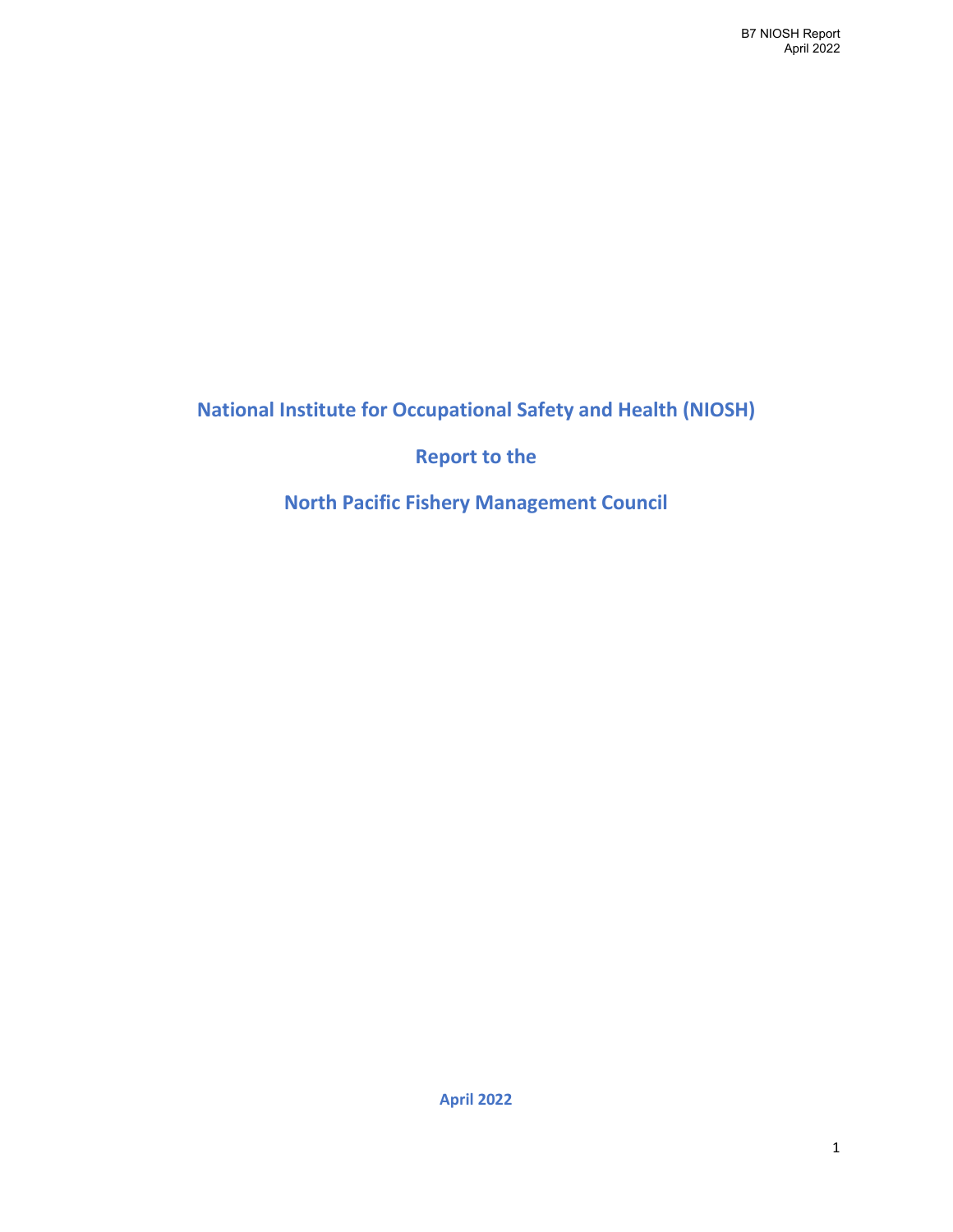## INTRODUCTION

The National Institute for Occupational Safety and Health (NIOSH) is a federal agency that conducts scientific research and makes prevention recommendations to improve the safety and health of our Nation's workforce. NIOSH operates within the Centers for Disease Control and Prevention under the US Department of Health and Human Services. NIOSH does not have regulatory or enforcement authority. While NIOSH, the Occupational Safety and Health Administration (OSHA), and the US Coast Guard (USCG) each play a role in protecting commercial fishermen, they have different functions, responsibilities, and authorities.



NIOSH has conducted research on safety and health issues in the commercial fishing industry since the 1990s, focusing first on Alaska then expanding nationwide in 2007. Based on the success of its commercial fishing safety research, NIOSH created the Center for Maritime Safety and Health Studies (CMSHS) in 2015 and now conducts and supports research across a variety of maritime industries, including seafood processing, marine transportation, and shipbuilding.

# COVID-19 RESOURCES

CDC/NIOSH continues to develop COVID-19 resources to protect workers and the public during the ongoing pandemic:

- [Vaccines for COVID-19](https://www.cdc.gov/coronavirus/2019-ncov/vaccines/index.html)
- **[Testing for COVID-19](https://www.cdc.gov/coronavirus/2019-ncov/testing/index.html)**
- [Quarantine & Isolation Guidance](https://www.cdc.gov/coronavirus/2019-ncov/your-health/quarantine-isolation.html)
- [COVID-19 Guidance for Workplaces and Businesses](https://www.cdc.gov/coronavirus/2019-ncov/community/workplaces-businesses/index.html)
- [Interim Guidance for Ships on Managing Suspected or Confirmed Cases of COVID-19](https://www.cdc.gov/quarantine/maritime/recommendations-for-ships.html)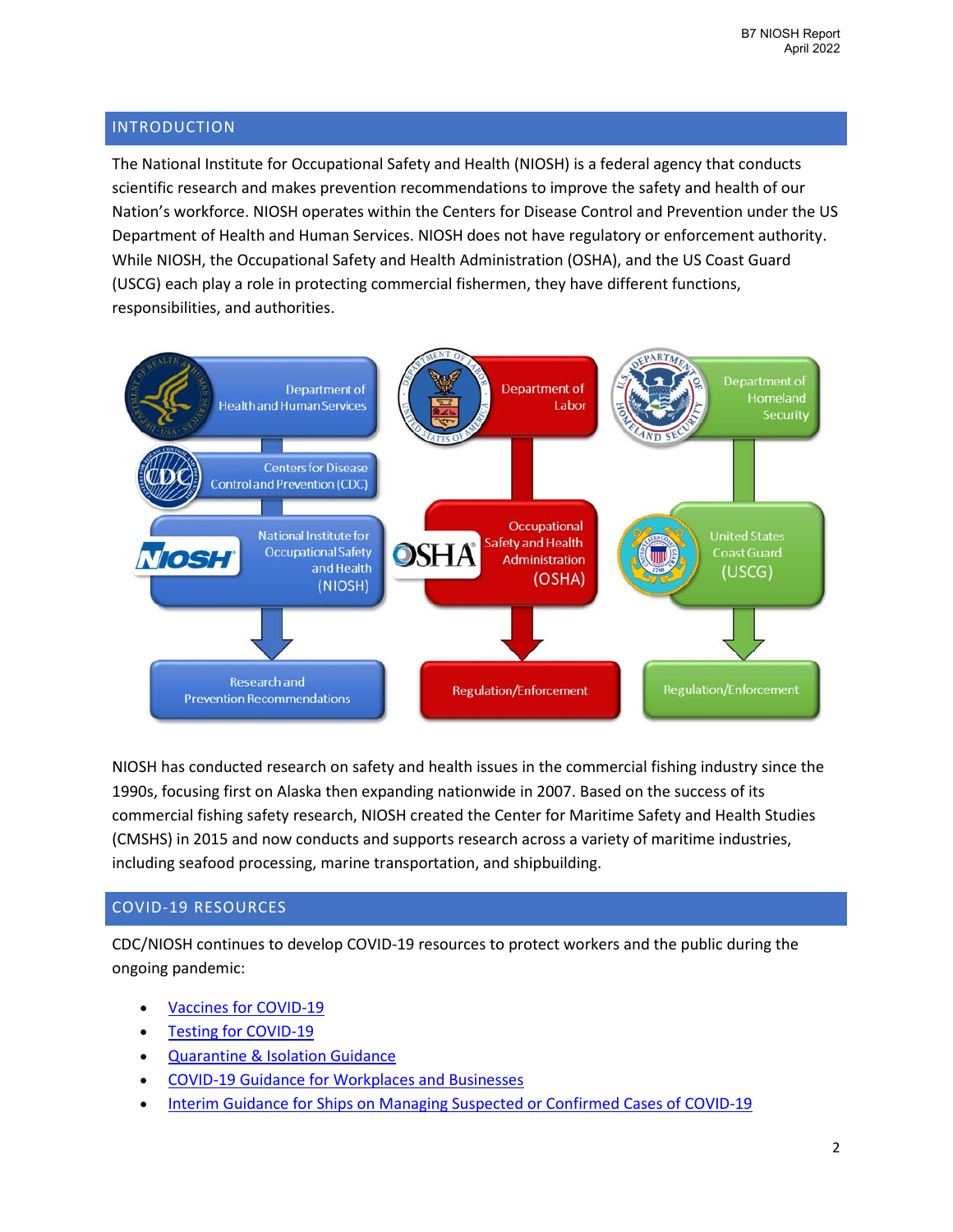# WHAT'S NEW?

- NIOSH recently published an updated [Seafood Processing webpage,](https://www.cdc.gov/niosh/maritime/industries/seafoodprocessing/default.html) with information on ergonomic hazards, language barriers, fatigue hazards, and publications.
- NIOSH researchers and partners have published several journal articles related to safety and health in commercial fishermen and mariners:
	- o **U.S. maritime workers are more likely to experience heavy drinking and smoking, among other health conditions.** Evoy, R., Case, S. (2021[\) Prevalence of Adverse Health](https://journals.lww.com/joem/Abstract/9000/Prevalence_of_Adverse_Health_Behaviors_and.97717.aspx)  [Behaviors and Conditions Among Maritime Workers, BRFSS 2014-2018, 38 States.](https://journals.lww.com/joem/Abstract/9000/Prevalence_of_Adverse_Health_Behaviors_and.97717.aspx) Journal of Occupational and Environmental Medicine.
	- o **Study describes important indicators of health status among U.S. commercial fishermen, including high rates of musculoskeletal disorders.** Doza, S., Bovbjerg, V.E., Vaughan, A., Case, S., Kincl, L.D. (2021). [Health-related exposures and conditions among](https://www.tandfonline.com/doi/full/10.1080/1059924X.2021.1944416)  [US fishing workers.](https://www.tandfonline.com/doi/full/10.1080/1059924X.2021.1944416) Journal of Agromedicine.
	- o **Using multiple data sources can help better identify injury hazards.** Nahorniak, J., Bovbjerg, V., Case, S., Kincl, L. (2021). [Application of data linkage techniques to Pacific](https://www.ncbi.nlm.nih.gov/pmc/articles/PMC8256577/)  [Northwest commercial fishing injury and fatality data.](https://www.ncbi.nlm.nih.gov/pmc/articles/PMC8256577/) Injury Epidemiology.
- Citing the continued loss of life in the fishing industry, such as the tragic sinkings of the *F/V Scandies Rose*, *F/V Destination*, and *F/V Emmy Rose*, the National Transportation Safety Board (NTSB) added improving commercial fishing vessel safety to thei[r 2021-2022 Most Wanted List.](https://www.ntsb.gov/Advocacy/mwl/Pages/mwl-21-22/mwl-ms-01.aspx) NIOSH researchers participated in a virtual roundtable event in October 2021 to discuss the most pressing safety issues facing the industry. The roundtable can be viewed [here.](https://www.youtube.com/watch?v=YM3Kbcnh_W8)
- NIOSH and U.S. Coast Guard Commercial Fishing Safety Research and Training Grants:
	- $\circ$  In 2021, NIOSH and the U.S. Coast Guard awarded \$4.1 million for five projects: Research:
		- **Development and Testing a Field-Based Hazard/Near-Miss Sharing System for Commercial Fishing Vessels** - American Bureau of Shipping
		- **Development, Testing, and Deployment of Simulation-Based Stability Training Tools for Commercial Fishing Vessels** - American Bureau of Shipping
		- **Improving Dungeness Crab Vessel Equipment: An Ergonomic Intervention to Reduce Risk for Musculoskeletal Injuries and Falls Overboard** - Oregon State University

### Training:

- **Community-Based Safety Training for the Mid-Atlantic Fishing Industry** Fishing Partnership Health Plan
- **Community-Based Safety Training for the New England Fishing Industry** Fishing Partnership Health Plan
- $\circ$  NIOSH and the U.S. Coast Guard partnered for another round of Commercial Fishing Safety Research and Training Grants for 2022, announcing \$3 million in extramural grant funding. Grant applications were due in January and are currently under review.
- $\circ$  More information on the grants, including project descriptions, can be found [here.](https://www.cdc.gov/niosh/oep/commercial-fishing-research-training/default.html)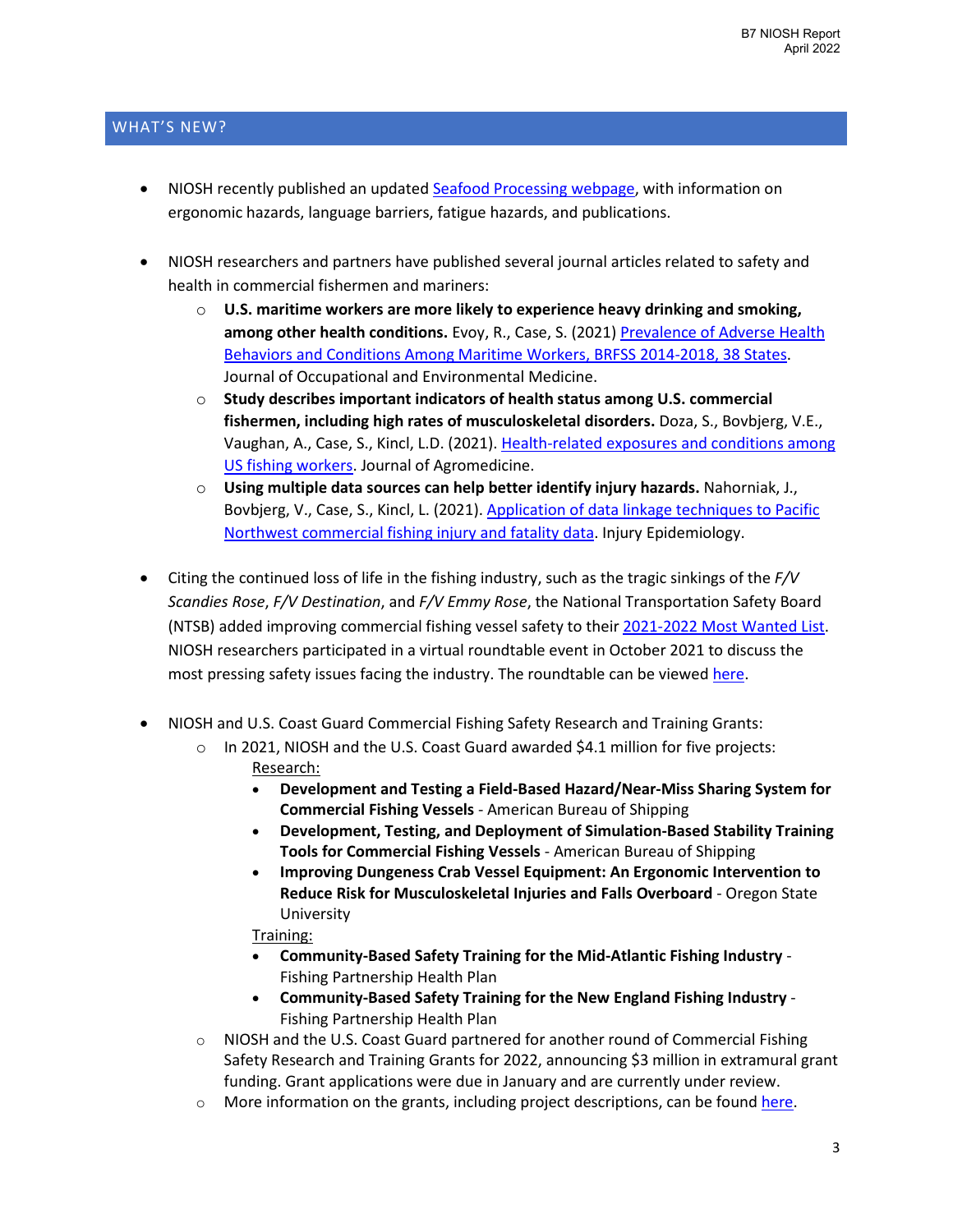# UPDATES FROM PARTNERS

- **New research to prevent the spread of infectious diseases in seafood and other processing workplaces.** With support from CDC and technical assistance from NIOSH's Occupational Health Equity Program, Centro de los Derechos del Migrante, Inc. (CDM) is coordinating the Protein Processing Worker Project through a 5-year Cooperative Agreement. The project aims to control the spread of infectious diseases among poultry, seafood, pork, and beef processing (i.e., "protein processing") worker communities through a comprehensive communications and outreach campaign. To implement the project's diverse activities, CDM is convening a coalition of community-based partners who are deeply connected with workers employed in protein processing industries, especially immigrant and migrant workers. To date, the project has published a [2020-2021 Impact Report](https://cdmigrante.org/wp-content/uploads/2021/12/PPP-Impact-Report-20-21-FINAL.pdf) and a [report highlighting the rapid assessment of workers'](https://cdmigrante.org/wp-content/uploads/2021/12/Unpacking-the-Facts-Survey-Report-Final.pdf)  [experiences during the COVID-19 pandemic](https://cdmigrante.org/wp-content/uploads/2021/12/Unpacking-the-Facts-Survey-Report-Final.pdf) in Delaware, Maryland, and Virginia.
- **Podcast explores health and wellness topics for commercial fishermen.** [Fishing Forward](https://coastalroutes.org/fishingforwardpod) is a new podcast inspired by fishermen, for fishermen, focusing on health, safety, and well-being. Listen in as fishermen, researchers, and others talk about nutrition, hydration, sleep, mental health, and more. Fishing Forward is produced by Coastal Routes Radio at the University of Guelph and funded by the Northeast Center for Occupational Health and Safety.
	- o **Calling all fishermen, fishing families, and advocates**: What topics would you like to hear about? Do you have any tips and tricks for staying well at sea? For more information or to contribute to the podcast:

Email: [fishing@necenter.org](mailto:fishing@necenter.org) Phone: 607-224-4448 (leave a message) Website[: https://coastalroutes.org/fishingforwardpod](https://coastalroutes.org/fishingforwardpod) 

- **Study examines the effects of fishery management programs on decision-making and risktaking behavior.** Led by Dr. Lisa Pfeiffer (NOAA), the study reveale[d that risk-taking behavior](https://www.fisheries.noaa.gov/feature-story/catch-shares-improve-fishing-safety)  [generally decreases under IFQs,](https://www.fisheries.noaa.gov/feature-story/catch-shares-improve-fishing-safety) but can vary by fishery. Eight fisheries were studied, including Bristol Bay red king crab and Bering Sea-Aleutian Island snow and tanner crab.
	- o Pfeiffer, L., Petesch, T., Vasan, T. (2022)[. A Safer Catch? The Role of](https://www.journals.uchicago.edu/doi/abs/10.1086/716856?journalCode=mre) Fisheries [Management in Fishing Safety.](https://www.journals.uchicago.edu/doi/abs/10.1086/716856?journalCode=mre) Marine Resource Economics.

# FATALITY UPDATE

NIOSH developed the Commercial Fishing Incident Database (CFID) to track fatalities in the U.S. commercial fishing industry. CFID contains information for each fatal event, including characteristics of the crewmembers and vessels involved. Much of the data are abstracted from US Coast Guard investigative reports. Data from CFID have allowed NIOSH and stakeholders to identify fishery- and region-specific risks and develop relevant prevention strategies.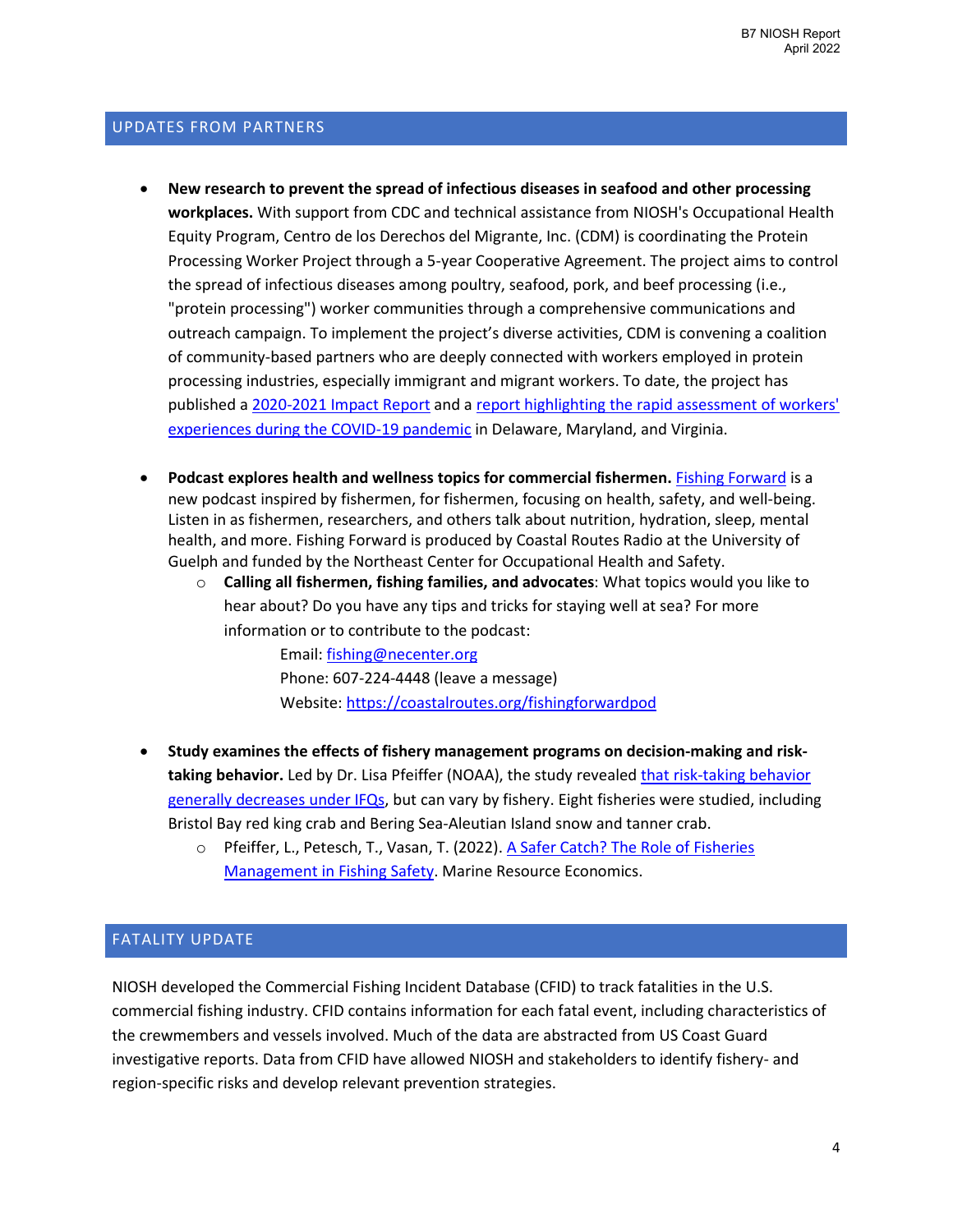## **Five-Year Review of Fatalities**

During the five-year period 2016-2020, 59 fatalities occurred in Alaska's fishing industry, averaging nearly 12 deaths per year. This is higher than the previous five-year period (2011-2015), which averaged about 9 deaths annually (n=46). This increase has been driven, in part, by the tragic losses associated with the sinkings of the *F/V Destination* and *F/V Scandies Rose*. However, the annual number of fatalities has decreased since 2017.



Most fatalities resulted from vessel disasters (41%) or falls overboard (24%). Onboard fatalities were the third leading incident type. Of the 12 onboard fatalities, 10 were non-operational deaths, including suicides, homicides, and unintentional overdoses.



# **Commercial Fishing Fatalities by Incident Type, Alaska, 2016-2020 (n=59)**